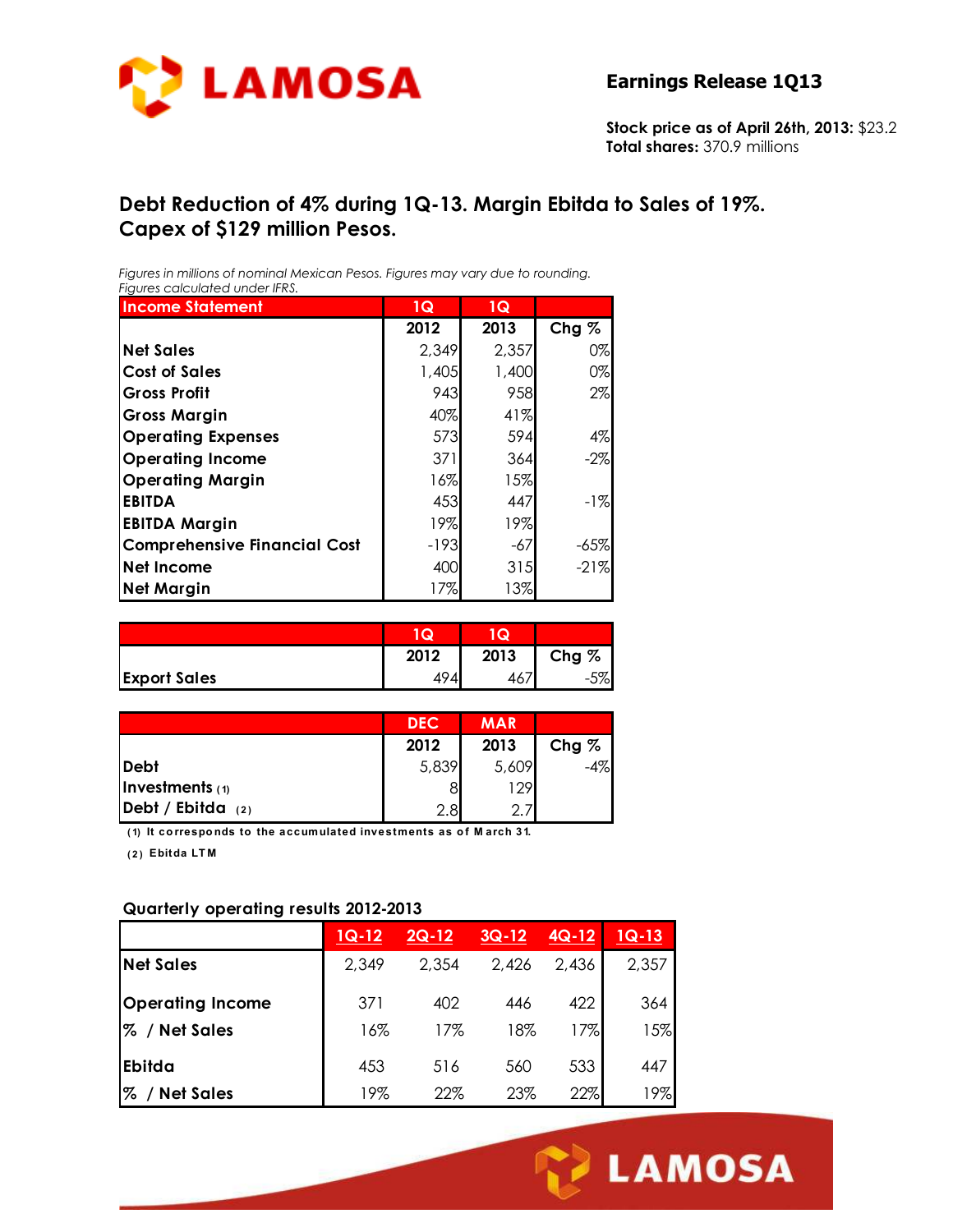

**San Pedro Garza García, Nuevo Leon, Mexico, April 26th, 2013.** Grupo Lamosa, announces its results related to the first quarter of 2013.

#### *Figures in million of Mexican Pesos. Figures may vary due to rounding.*

## **SALES**

Lamosa consolidated sales during the first quarter totaled \$ 2,357 million Pesos, up slightly from sales of \$ 2,349 million recorded during the first quarter of 2012. The Group's results were impacted during the first months of the year by the slowdown in economic activity, characterized by a slowdown in construction in Mexico, as well as by the calendar effect of Holy Week, which in 2012 was situated during the second quarter.



## **EXPORT SALES**

Export sales for the first quarter totaled \$ 467 million Pesos, 5% lower than export sales of \$ 494 million recorded in the same quarter of 2012. The reduction in sales coming from abroad is explained mainly by a reduction in sales to South America seeking to serve the Mexican market which is more profitable, and also by the appreciation in the first quarter of 2013 of approximately 2% of the Mexican Peso against the US dollar.



Ī

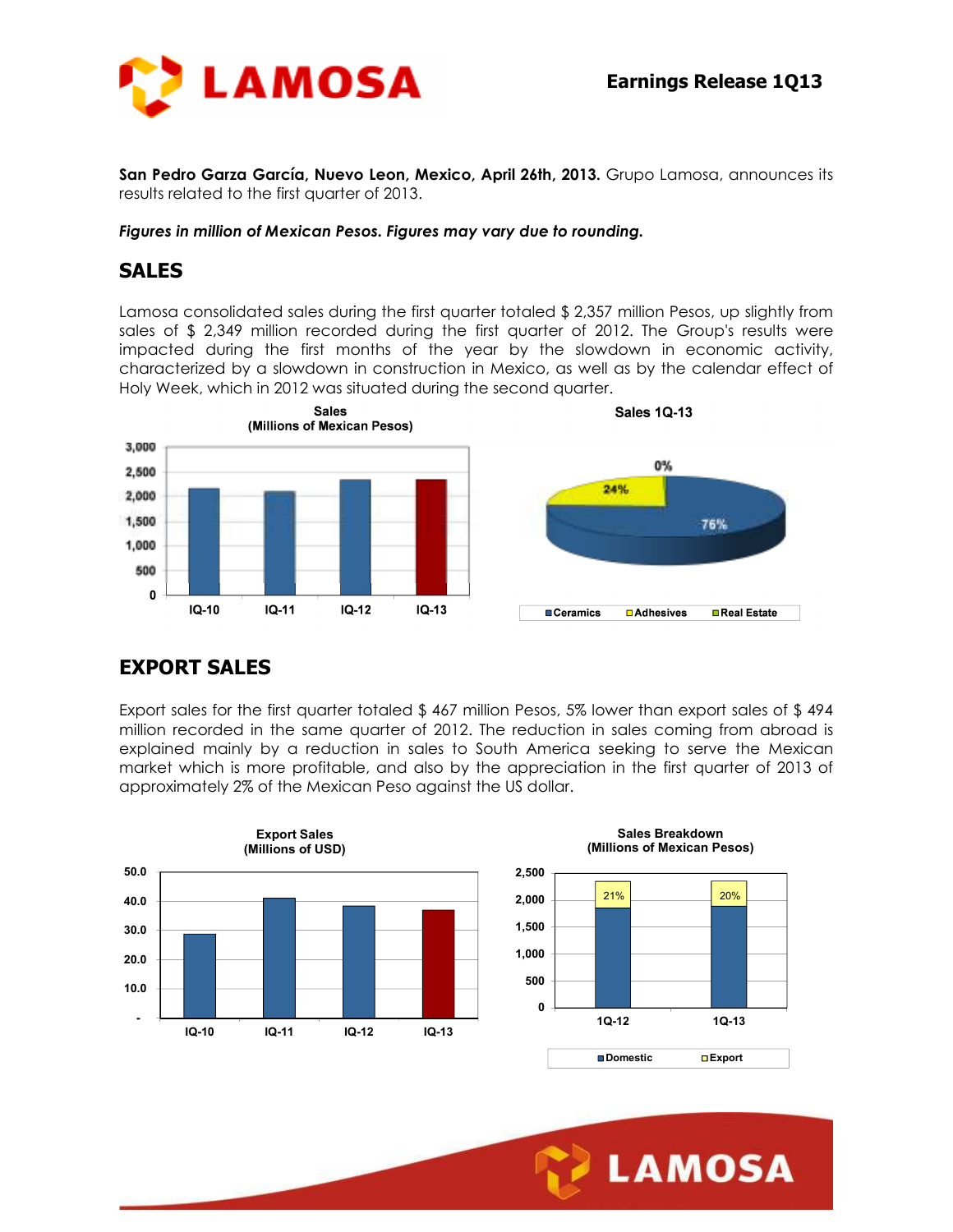

## **PERFORMANCE PER BUSINESS SEGMENT**

|                           | <b>Ceramics</b> |       | <b>Adhesives</b> |         | <b>Real Estate</b> |        |       | <b>Total</b> |             |         |        |             |
|---------------------------|-----------------|-------|------------------|---------|--------------------|--------|-------|--------------|-------------|---------|--------|-------------|
|                           | $1Q-12$         |       | 1Q-13 Chg %      | $1Q-12$ | 1Q-13 Chg %        |        | 1Q-12 | 1Q-13 Chg %  |             | $1Q-12$ |        | 1Q-13 Chg % |
| <b>Total Sales</b>        | 1.744           | 1,793 |                  | 599     | 561                |        | 6     | 4            |             | 2.602   | 2,635  |             |
| <b>Intersegment Sales</b> |                 |       |                  | - 1     | $\sim$ 1           |        |       |              |             | $-253$  | $-278$ |             |
| <b>Net Sales</b>          | 1.744           | 793.ا | 3%               | 598     | 560                | $-6%$  |       | 4            | $-35%$      | 2.349   | 2,357  | 0%          |
| <b>EBIT</b>               | 242             | 242   | 0%               | 145     | 125                | $-14%$ |       |              | $-2 - 198%$ | 371     | 364    | $-2%$       |
| D&A                       | 60              | 64    | 7%               | 12      | 12                 | $-2%$  |       |              |             | 83      | 83     | 1%          |
| <b>EBITDA</b>             | 303             | 307   | 1%               | 157     | 137                | $-13%$ |       |              | $-2 - 198%$ | 453     | 447    | $-1%$       |
| $\frac{9}{6}$             | 17%             | 17%   |                  | 26%     | 24%                |        | 36%   | $-55%$       |             | 19%     | 19%    |             |

# **CERAMIC DIVISION**

The ceramic division ended up the first quarter of 2013 with sales of \$ 1,793 million Pesos, which accounted for 76% of the Group's consolidated sales and a growth of 3% when compared to sales in the first quarter of 2012.

# **ADHESIVES DIVISION**

Adhesives division achieved sales of \$ 560 million Pesos during the first three months of the year, representing 24% of total sales and a reduction of 6% in comparison to the sales recorded during the same period last year.

## **OPERATING INCOME**

Operating income at the end of the first quarter was \$ 364 million Pesos, a decrease of 2% compared to \$ 371 million recorded in the first quarter of 2012. Operating income was affected during the first three months of the year by the behavior of the average natural gas price, which presented a significant increase of about 20% when compared to the first quarter of 2012. Additionally, this year were held non-recurring expenses in the amount of \$ 20 million, incurred primarily in projects and programs to strengthen the brand value of Lamosa different divisions. The growth in operating income excluding these expenses would be at 4%.

EBITDA during the first three months of the year amounted to \$ 447 million Pesos, which despite being slightly lower than EBITDA of \$ 453 million recorded in the first quarter of 2012, maintained the same margin to sales of 19%. The growth in EBITDA excluding non-recurring expenses mentioned above would be 3%.



Ī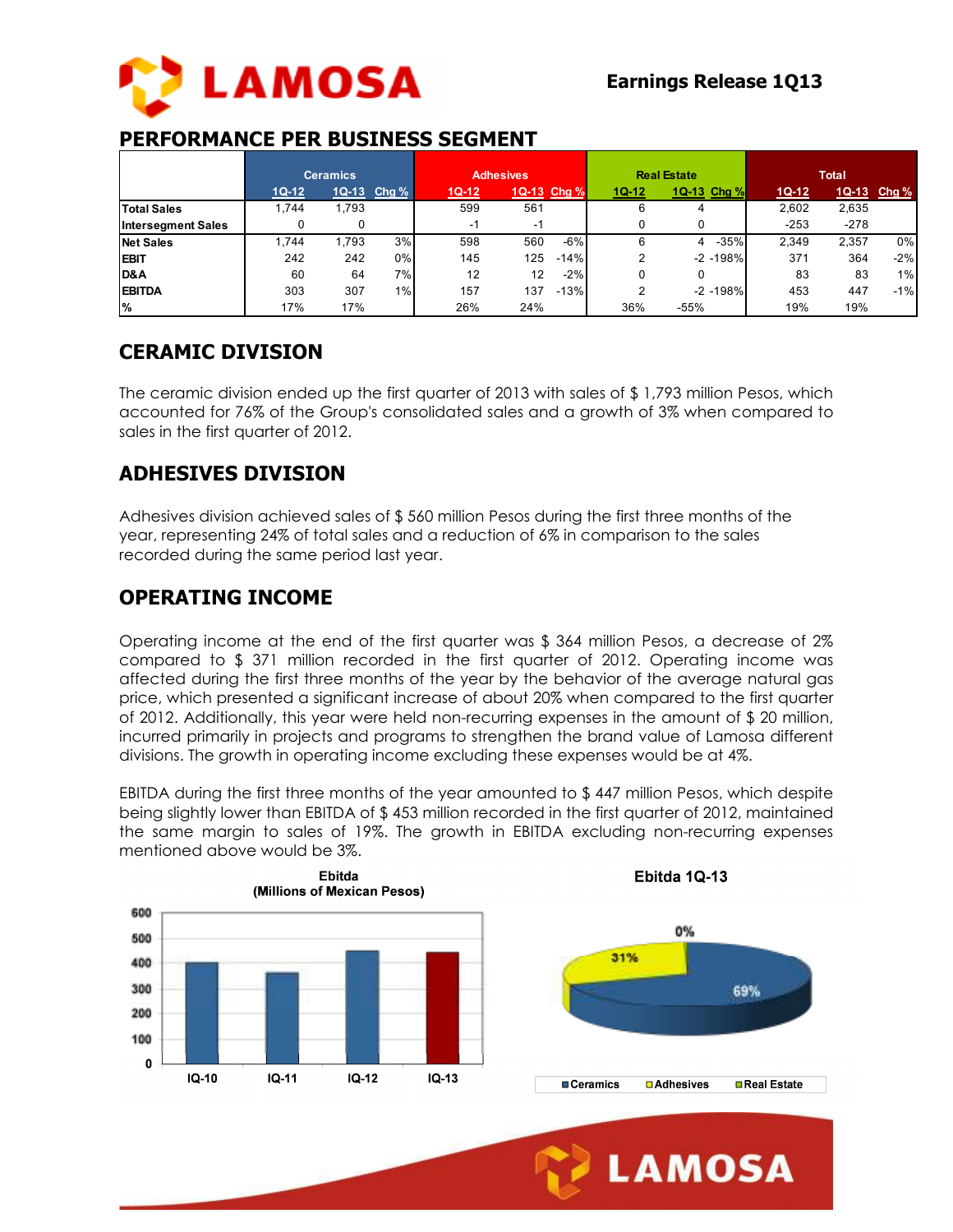

## **NET INCOME**

The effort that has been making the company in recent years to significantly reduce debt and streamline its financial cost, allowed financial expenses showed a reduction of 38% in the first quarter, standing at \$ 87 million Pesos compared to the \$ 140 million recorded during the same period of 2012. However, the lower foreign exchange gain recorded during the first quarter of the year of \$ 149 million compared to a foreign exchange gain of \$ 329 million pesos in the first quarter of 2012, resulted in the comprehensive financing result was located in an income of \$ 67 million, compared to an income of \$ 193 million that was posted during the first quarter last year.

Net income during the first three months of the year rose to \$315 million Pesos, representing a margin on sales of 13%, compared to net income of \$ 400 million recorded in the first quarter of 2012, showing a margin to sales of 17%. This variation is explained mainly by lower foreign exchange gain mentioned above, derived from the behavior that took our currency against the U.S. dollar.



#### **Net Income (Millions of Mexican Pesos)**

## **FINANCIAL PERFORMANCE**

Lamosa ended up the first quarter with a debt of  $$5,609$  which showed a decrease of  $4\%$ when compared to the debt recorded at the end of 2012. The ratio of total debt to EBITDA was 2.7 times, and ended up with a cash balance of \$ 868 million, exceeding the scheduled debt maturities for the next two years.

Investments made during the first three months of the year amounted to \$ 129 million Pesos. These investments were directed mainly to expand production capacity at existing plants in the ceramics division.